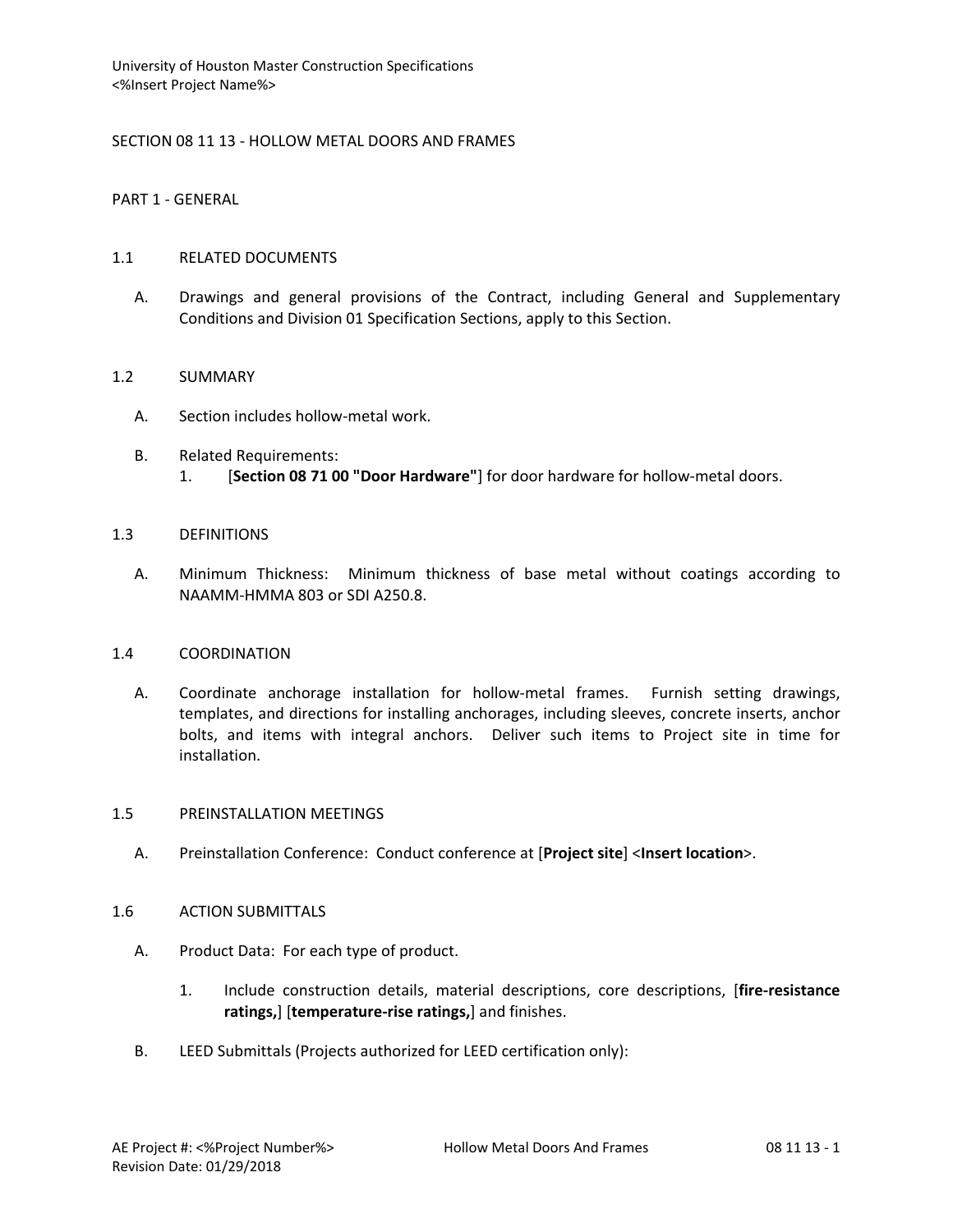- 1. Product Data for Credit MR 4: For products having recycled content, documentation indicating percentages by weight of postconsumer and preconsumer recycled content. Include statement indicating cost for each product having recycled content.
- C. Shop Drawings: Include the following:
	- 1. Elevations of each door type.
	- 2. Details of doors, including vertical- and horizontal-edge details and metal thicknesses.
	- 3. Frame details for each frame type, including dimensioned profiles and metal thicknesses.
	- 4. Locations of reinforcement and preparations for hardware.
	- 5. Details of each different wall opening condition.
	- 6. Details of anchorages, joints, field splices, and connections.
	- 7. Details of accessories.
	- 8. Details of moldings, removable stops, and glazing.
	- 9. Details of conduit and preparations for power, signal, and control systems.
- D. Samples for Initial Selection: For units with factory-applied color finishes.
- E. Samples for Verification:
	- 1. For each type of exposed finish required, prepared on Samples of not less than 3 by 5 inches.
	- 2. For "Doors" and "Frames" subparagraphs below, prepare Samples approximately [**12 by 12 inches**] [**8 by 10 inches**] <**Insert dimension**> to demonstrate compliance with requirements for quality of materials and construction:
		- a. Doors: Show vertical-edge, top, and bottom construction; core construction; and hinge and other applied hardware reinforcement. Include separate section showing glazing if applicable.
		- b. Frames: Show profile, corner joint, floor and wall anchors, and silencers. Include separate section showing fixed hollow-metal panels and glazing if applicable.
- F. Schedule: Provide a schedule of hollow-metal work prepared by or under the supervision of supplier, using same reference numbers for details and openings as those on Drawings. Coordinate with final Door Hardware Schedule.

# 1.7 INFORMATIONAL SUBMITTALS

- A. Product Test Reports: For each type of hollow-metal door and frame assembly, for tests performed by a qualified testing agency.
- B. Oversize Construction Certification: For assemblies required to be fire rated and exceeding limitations of labeled assemblies.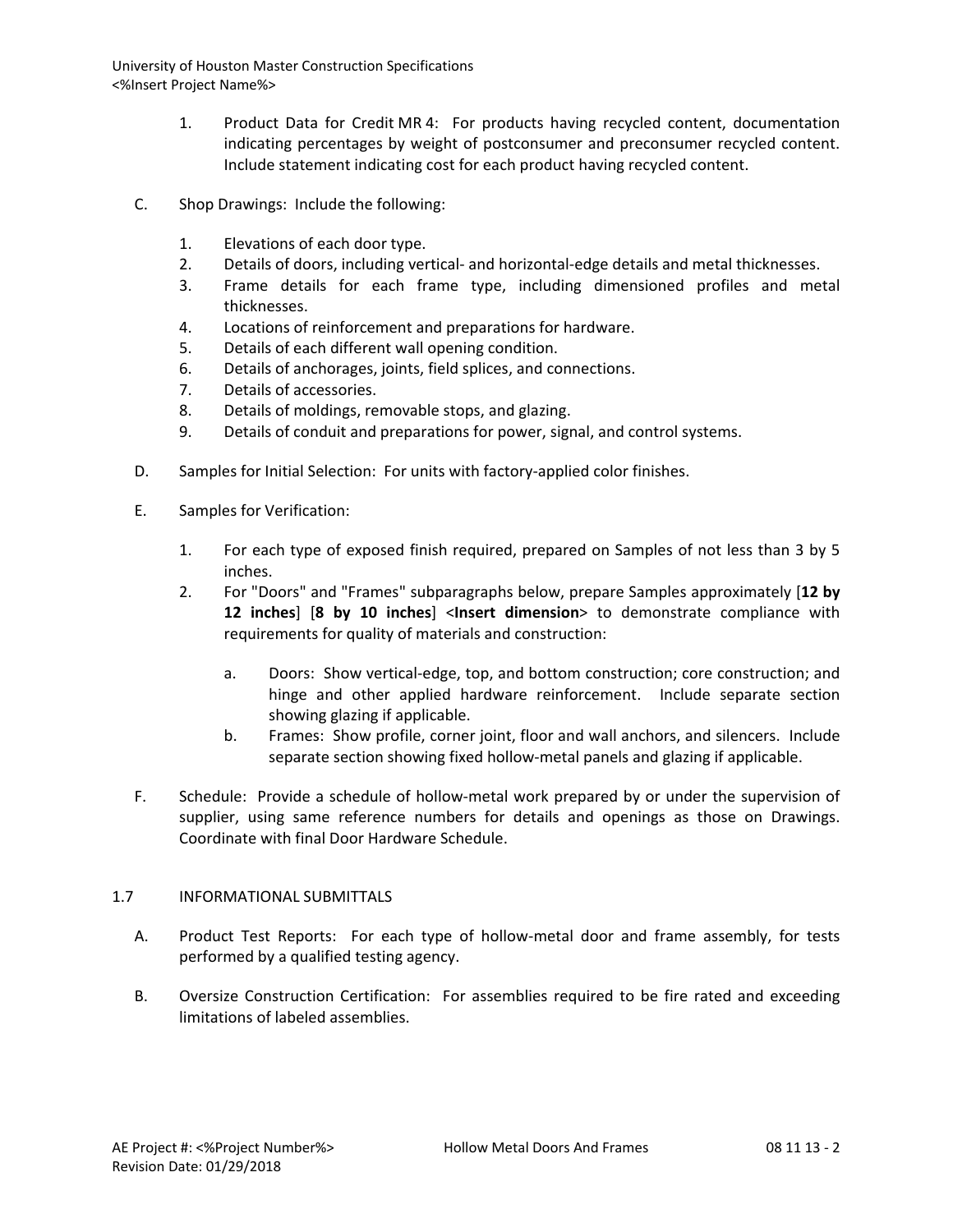## 1.8 DELIVERY, STORAGE, AND HANDLING

- A. Deliver hollow-metal work palletized, packaged, or crated to provide protection during transit and Project-site storage. Do not use nonvented plastic.
	- 1. Provide additional protection to prevent damage to factory-finished units.
- B. Deliver welded frames with two removable spreader bars across bottom of frames, tack welded to jambs and mullions.
- C. Store hollow-metal work vertically under cover at Project site with head up. Place on minimum 4-inch- high wood blocking. Provide minimum 1/4-inch space between each stacked door to permit air circulation.

### PART 2 - PRODUCTS

### 2.1 MANUFACTURERS

- A. [Manufacturers:](http://www.specagent.com/LookUp/?ulid=5745&mf=04&src=wd) Subject to compliance with requirements, [**provide products by the following**] [**provide products by one of the following**] [**available manufacturers offering products that may be incorporated into the Work include, but are not limited to, the following**]:
	- 1. [Ceco Door Products;](http://www.specagent.com/LookUp/?uid=123456827229&mf=04&src=wd) an Assa Abloy Group company.
	- 2. [Republic Doors and Frames.](http://www.specagent.com/LookUp/?uid=123456827258&mf=04&src=wd)
	- 3. [Steelcraft;](http://www.specagent.com/LookUp/?uid=123456827262&mf=04&src=wd) an Ingersoll-Rand company.
	- 4. <Substitutions: See Section 01 25 00 Substitution Procedures.
- B. Source Limitations: Obtain hollow-metal work from single source from single manufacturer.

# 2.2 REGULATORY REQUIREMENTS

- A. Fire-Rated Assemblies: Complying with NFPA 80 and listed and labeled by a qualified testing agency acceptable to authorities having jurisdiction for fire-protection ratings[ **and temperature-rise limits**] indicated, based on testing at positive pressure according to NFPA 252 or UL 10C.
	- 1. Smoke- and Draft-Control Assemblies: Provide an assembly with gaskets listed and labeled for smoke and draft control by a qualified testing agency acceptable to authorities having jurisdiction, based on testing according to UL 1784 and installed in compliance with NFPA 105.
- B. Fire-Rated, Borrowed-Light Assemblies: Complying with NFPA 80 and listed and labeled by a testing and inspecting agency acceptable to authorities having jurisdiction for fire-protection ratings indicated, based on testing according to NFPA 257 or UL 9.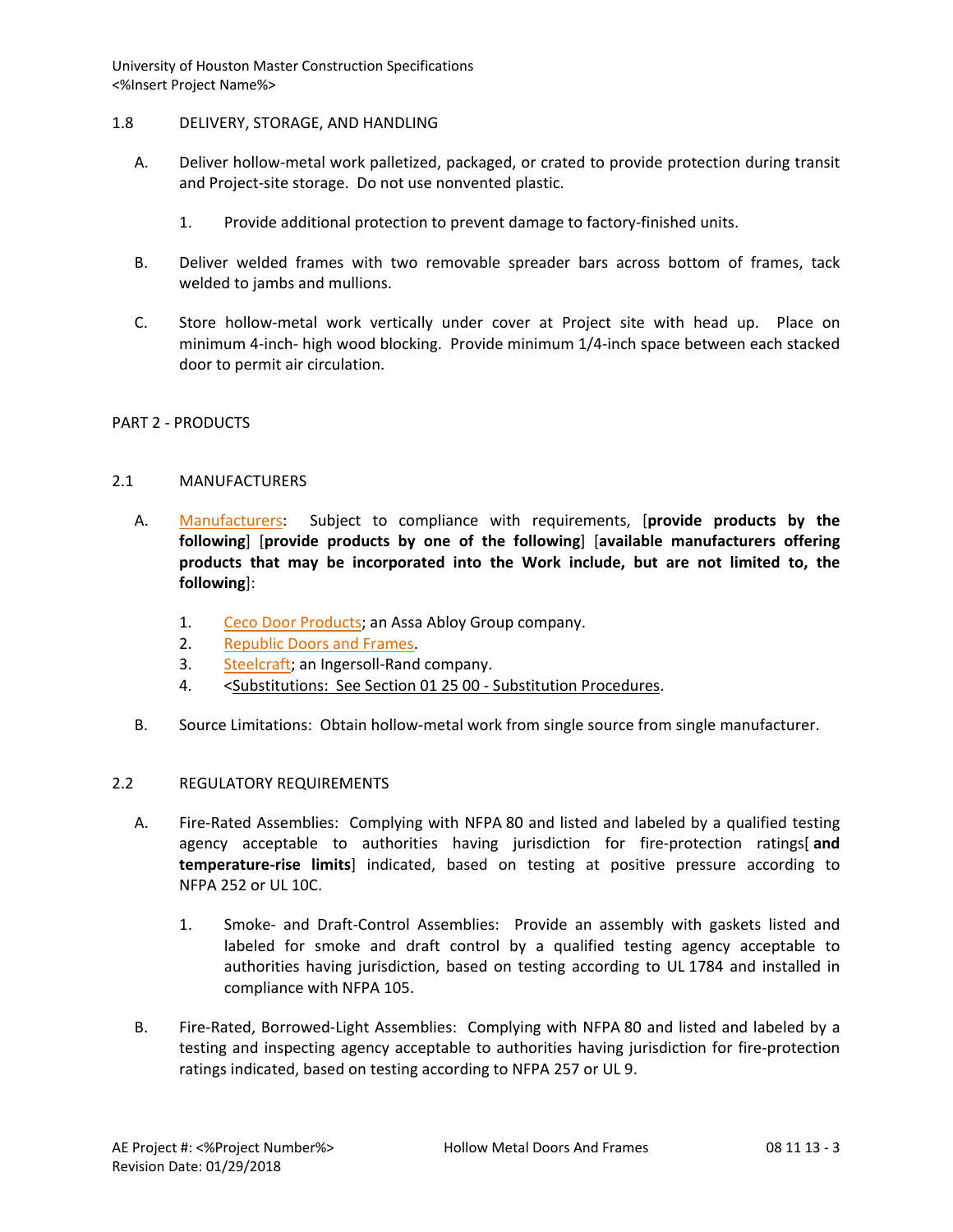# 2.3 INTERIOR DOORS AND FRAMES

- A. Construct interior doors and frames to comply with the standards indicated for materials, fabrication, hardware locations, hardware reinforcement, tolerances, and clearances, and as specified. Door frames and doors shall be galvanized in wet locations and as directed by Facilities Maintenance. Minimum thickness of face sheet gage is prior to galvanizing, where galvanizing is indicated.
- B. Standard-Duty Doors and Frames: SDI A250.8, Level 1. At locations indicated in the Door and Frame Schedule.
	- 1. Physical Performance: Level C according to SDI A250.4.
	- 2. Doors:
		- a. Type: As indicated in the Door and Frame Schedule.
		- b. Thickness: 1-3/4 inches.
		- c. Face: Uncoated, cold-rolled steel sheet, minimum thickness of 0.032-inch (0.8 mm) thick, 20-gage.
		- d. Edge Construction: Model 2, Seamless.
		- e. Core: Manufacturer's standard kraft-paper honeycomb, polystyrene, polyurethane, polyisocyanurate, mineral-board, or vertical steel-stiffener core at manufacturer's discretion.
	- 3. Frames:
		- a. Materials: Uncoated, cold-rolled steel sheet, minimum thickness of 0.042 inch.
		- b. Construction: Full profile welded.
	- 4. Exposed Finish: Prime.
- C. Heavy-Duty Doors and Frames: SDI A250.8, Level 2. At locations indicated in the Door and Frame Schedule.
	- 1. Physical Performance: Level B according to SDI A250.4.
	- 2. Doors:
		- a. Type: As indicated in the Door and Frame Schedule.
		- b. Thickness: 1-3/4 inches.
		- c. Face: Uncoated, cold-rolled steel sheet, minimum thickness of 0.042 inch, 18 gage face sheets.
		- d. Edge Construction: Model 2, Seamless.
		- e. Core: Manufacturer's standard kraft-paper honeycomb, polystyrene, polyurethane, polyisocyanurate, mineral-board, or vertical steel-stiffener core at manufacturer's discretion.
	- 3. Frames:
		- a. Materials: Uncoated steel sheet, minimum thickness of 0.053 inch.
		- b. Construction: Full profile welded.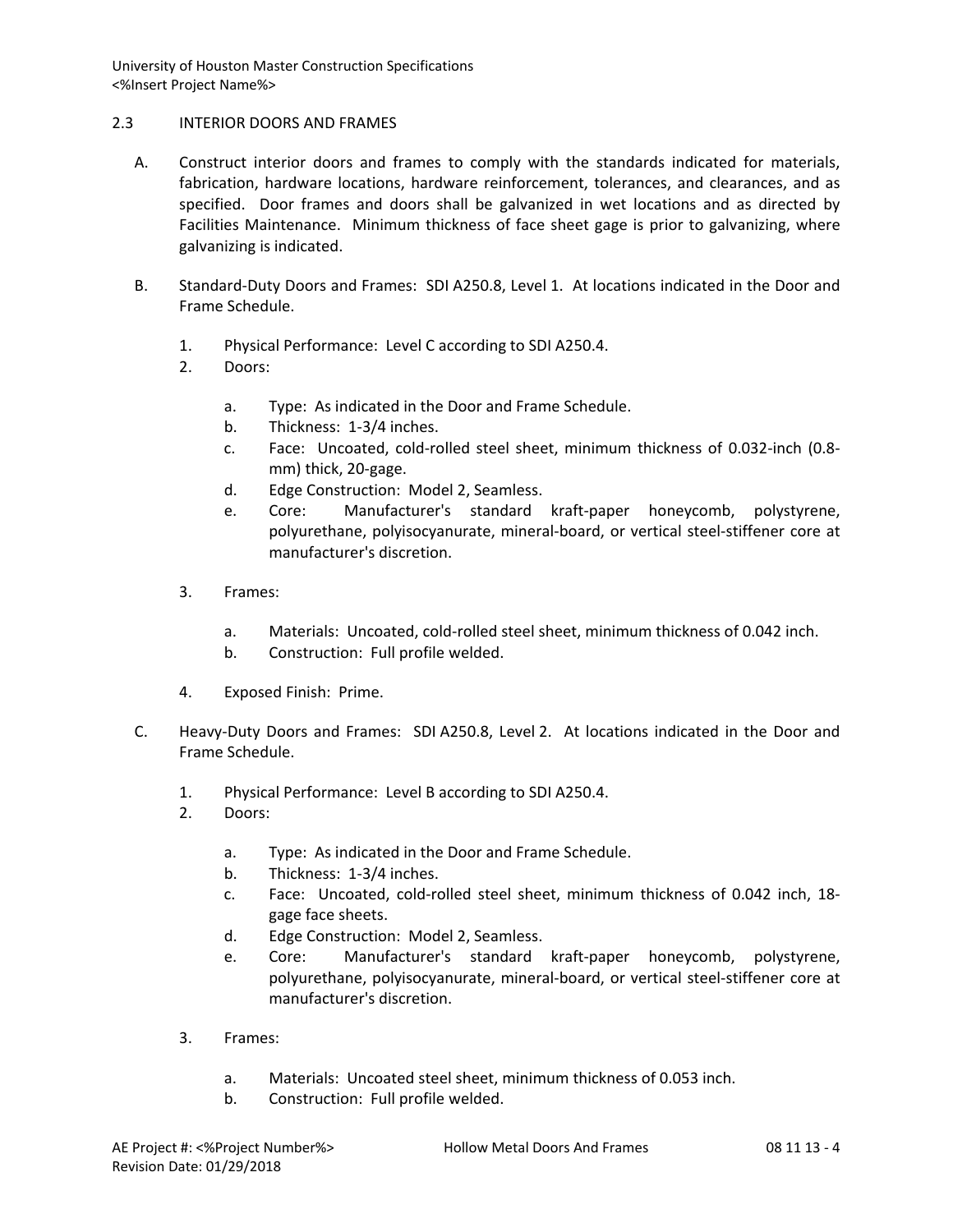- 4. Exposed Finish: Prime.
- D. Extra-Heavy-Duty Doors and Frames: SDI A250.8, Level 3. At locations indicated in the Door and Frame Schedule.
	- 1. Physical Performance: Level A according to SDI A250.4.
	- 2. Doors:
		- a. Type: As indicated in the Door and Frame Schedule.
		- b. Thickness: 1-3/4 inches.
		- c. Face: Uncoated, cold-rolled steel sheet, minimum thickness of 0.053 inch, 16 gage face sheets.
		- d. Edge Construction: Model 2, Seamless.
		- e. Core: Manufacturer's standard kraft-paper honeycomb, polystyrene, polyurethane, polyisocyanurate, mineral-board, or vertical steel-stiffener core at manufacturer's discretion.
	- 3. Frames:
		- a. Materials: Uncoated, steel sheet, minimum thickness of 0.053 inch.
		- b. Construction: Full profile welded.
	- 4. Exposed Finish: Prime.
- E. Maximum-Duty Doors and Frames: SDI A250.8, Level 4. At locations indicated in the Door and Frame Schedule.
	- 1. Physical Performance: Level A according to SDI A250.4.
	- 2. Doors:
		- a. Type: As indicated in the Door and Frame Schedule.
		- b. Thickness: 1-3/4 inches
		- c. Face: Uncoated, cold-rolled steel sheet, minimum thickness of 0.067 inch, 14 gage face sheets.
		- d. Edge Construction: Model 2, Seamless.
		- e. Core: Manufacturer's standard kraft-paper honeycomb, polystyrene, polyurethane, polyisocyanurate, mineral-board, or vertical steel-stiffener core at manufacturer's discretion.
	- 3. Frames:
		- a. Materials: Uncoated steel sheet, minimum thickness of 0.067 inch.
		- b. Construction: Full profile welded.
	- 4. Exposed Finish: Prime.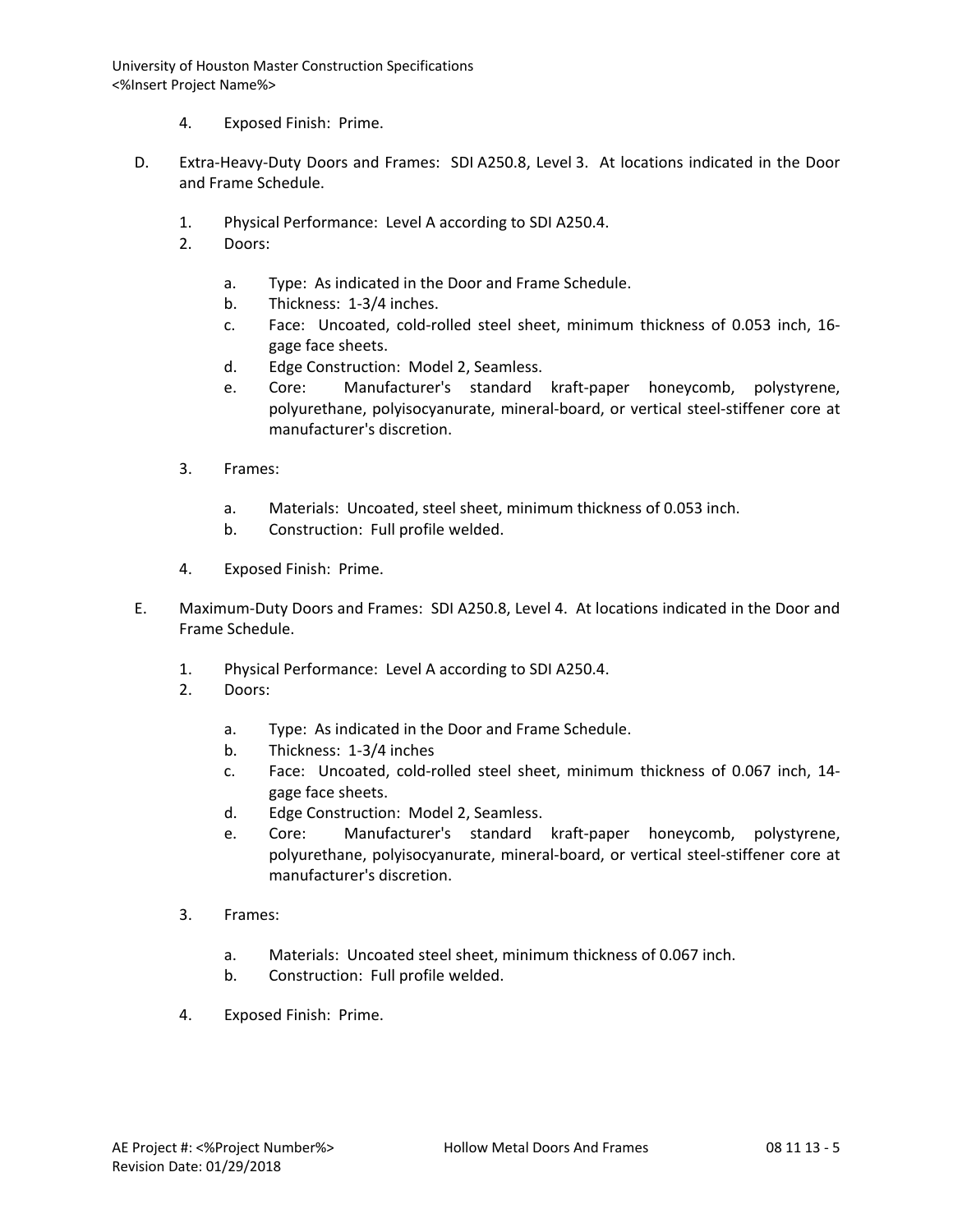### 2.4 EXTERIOR HOLLOW-METAL DOORS AND FRAMES

- A. Construct exterior doors and frames to comply with the standards indicated for materials, fabrication, hardware locations, hardware reinforcement, tolerances, and clearances, and as specified. Exterior doors and frames shall be galvanized. Minimum thickness of face sheet gage is prior to galvanizing.
- B. Heavy-Duty Doors and Frames: SDI A250.8, Level 2. At locations indicated in the Door and Frame Schedule.
	- 1. Physical Performance: Level B according to SDI A250.4.
	- 2. Doors:
		- a. Type: As indicated in the Door and Frame Schedule.
		- b. Thickness: 1-3/4 inches
		- c. Face: Metallic-coated steel sheet, minimum thickness of 0.042 inch, 18-gage face sheets, with minimum A40 coating.
		- d. Edge Construction: Model 2, Seamless.
		- e. Core: Manufacturer's standard kraft-paper honeycomb, polystyrene, polyurethane, polyisocyanurate, mineral-board, or vertical steel-stiffener core at manufacturer's discretion.
	- 3. Frames:
		- a. Materials: Metallic-coated steel sheet, minimum thickness of 0.053 inch, with minimum A40 coating.
		- b. Construction: Full profile welded.
	- 4. Exposed Finish: Prime.
- C. Extra-Heavy-Duty Doors and Frames: SDI A250.8, Level 3. At locations indicated in the Door and Frame Schedule.
	- 1. Physical Performance: Level A according to SDI A250.4.
	- 2. Doors:
		- a. Type: As indicated in the Door and Frame Schedule.
		- b. Thickness: 1-3/4 inches
		- c. Face: Metallic-coated steel sheet, minimum thickness of 0.053 inch, 16-gage face sheets with minimum A40 coating,
		- d. Edge Construction: Model 2, Seamless.
		- e. Core: Manufacturer's standard kraft-paper honeycomb, polystyrene, polyurethane, polyisocyanurate, mineral-board, or vertical steel-stiffener core at manufacturer's discretion.
	- 3. Frames:
		- a. Materials: Metallic-coated steel sheet, minimum thickness of 0.053 inch, with minimum A40 coating.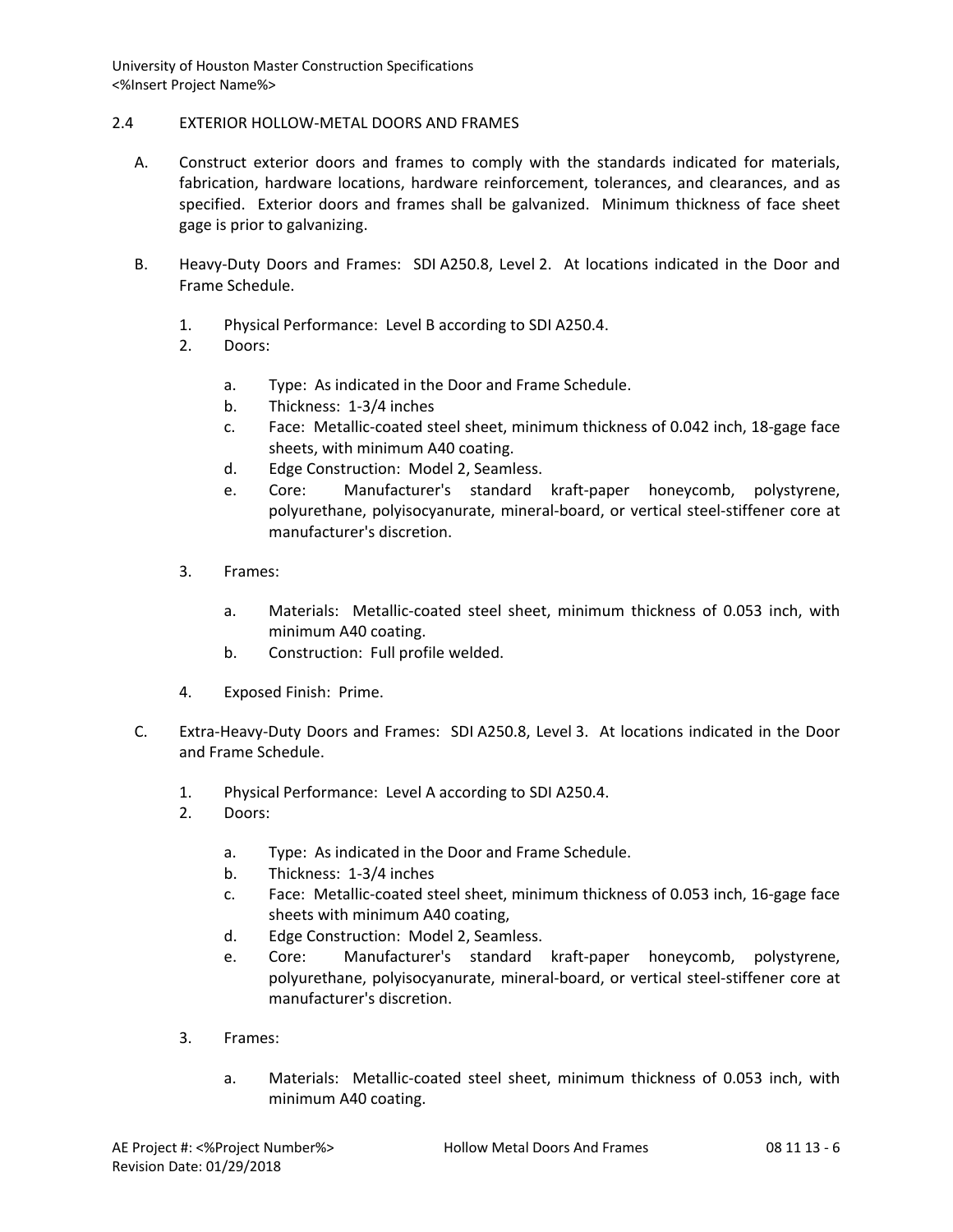- b. Construction: Full profile welded.
- 4. Exposed Finish: Prime.
- D. Maximum-Duty Doors and Frames: SDI A250.8, Level 4. At locations indicated in the Door and Frame Schedule.
	- 1. Physical Performance: Level A according to SDI A250.4.
	- 2. Doors:
		- a. Type: As indicated in the Door and Frame Schedule.
		- b. Thickness: 1-3/4 inches
		- c. Face: Metallic-coated steel sheet, minimum thickness of 0.067 inch, 14-gage face sheets ,with minimum A40 coating.
		- d. Edge Construction: Model 2, Seamless.
		- e. Core: Manufacturer's standard kraft-paper honeycomb, polystyrene, polyurethane, polyisocyanurate, mineral-board, or vertical steel-stiffener core at manufacturer's discretion.
	- 3. Frames:
		- a. Materials: Metallic-coated steel sheet, minimum thickness of 0.067 inch, with minimum A40 coating.
		- b. Construction: Full profile welded.
	- 4. Exposed Finish: Prime.

### 2.5 HOLLOW-METAL PANELS

A. Provide hollow-metal panels of same materials, construction, and finish as adjacent door assemblies.

### 2.6 FRAME ANCHORS

- A. Jamb Anchors:
	- 1. Masonry Type: Adjustable strap-and-stirrup or T-shaped anchors to suit frame size, not less than 0.042 inch thick, with corrugated or perforated straps not less than 2 inches wide by 10 inches long; or wire anchors not less than 0.177 inch thick.
	- 2. Stud-Wall Type: Designed to engage stud, welded to back of frames; not less than 0.042 inch thick.
	- 3. Compression Type for Drywall Slip-on Frames: Adjustable compression anchors.
	- 4. Postinstalled Expansion Type for In-Place Concrete or Masonry: Minimum 3/8-inchdiameter bolts with expansion shields or inserts. Provide pipe spacer from frame to wall, with throat reinforcement plate, welded to frame at each anchor location.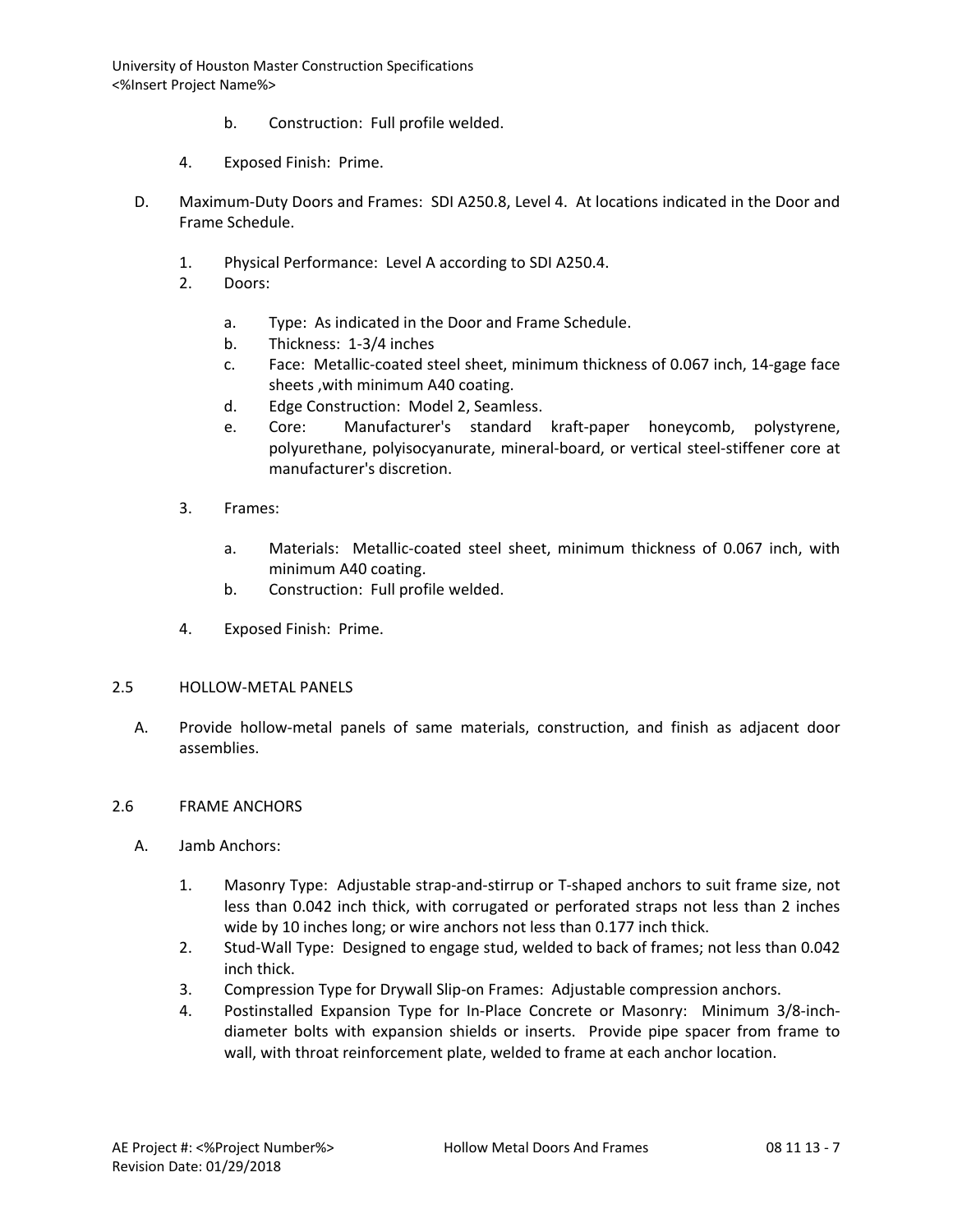- B. Floor Anchors: Formed from same material as frames, minimum thickness of 0.042 inch, and as follows:
	- 1. Monolithic Concrete Slabs: Clip-type anchors, with two holes to receive fasteners.
	- 2. Separate Topping Concrete Slabs: Adjustable-type anchors with extension clips, allowing not less than 2-inch height adjustment. Terminate bottom of frames at finish floor surface.

## 2.7 MATERIALS

- A. Recycled Content of Steel Products: Postconsumer recycled content plus one-half of preconsumer recycled content not less than 23 percent.
- B. Cold-Rolled Steel Sheet: ASTM A 1008/A 1008M, Commercial Steel (CS), Type B; suitable for exposed applications.
- C. Hot-Rolled Steel Sheet: ASTM A 1011/A 1011M, Commercial Steel (CS), Type B; free of scale, pitting, or surface defects; pickled and oiled.
- D. Metallic-Coated Steel Sheet: ASTM A 653/A 653M, Commercial Steel (CS), Type B.
- E. Frame Anchors: ASTM A 879/A 879M, Commercial Steel (CS), 04Z coating designation; mill phosphatized.
	- 1. For anchors built into exterior walls, steel sheet complying with ASTM A 1008/A 1008M or ASTM A 1011/A 1011M, hot-dip galvanized according to ASTM A 153/A 153M, Class B.
- F. Inserts, Bolts, and Fasteners: Hot-dip galvanized according to ASTM A 153/A 153M.
- G. Power-Actuated Fasteners in Concrete: Fastener system of type suitable for application indicated, fabricated from corrosion-resistant materials, with clips or other accessory devices for attaching hollow-metal frames of type indicated.
- H. Grout: ASTM C 476, except with a maximum slump of 4 inches, as measured according to ASTM C 143/C 143M.
- I. Mineral-Fiber Insulation: ASTM C 665, Type I (blankets without membrane facing); consisting of fibers manufactured from slag or rock wool; with maximum flame-spread and smokedeveloped indexes of 25 and 50, respectively; passing ASTM E 136 for combustion characteristics.
- J. Glazing: Comply with requirements in Section 08 80 00 "Glazing."
- K. Bituminous Coating: Cold-applied asphalt mastic, compounded for 15-mil dry film thickness per coat. Provide inert-type noncorrosive compound free of asbestos fibers, sulfur components, and other deleterious impurities.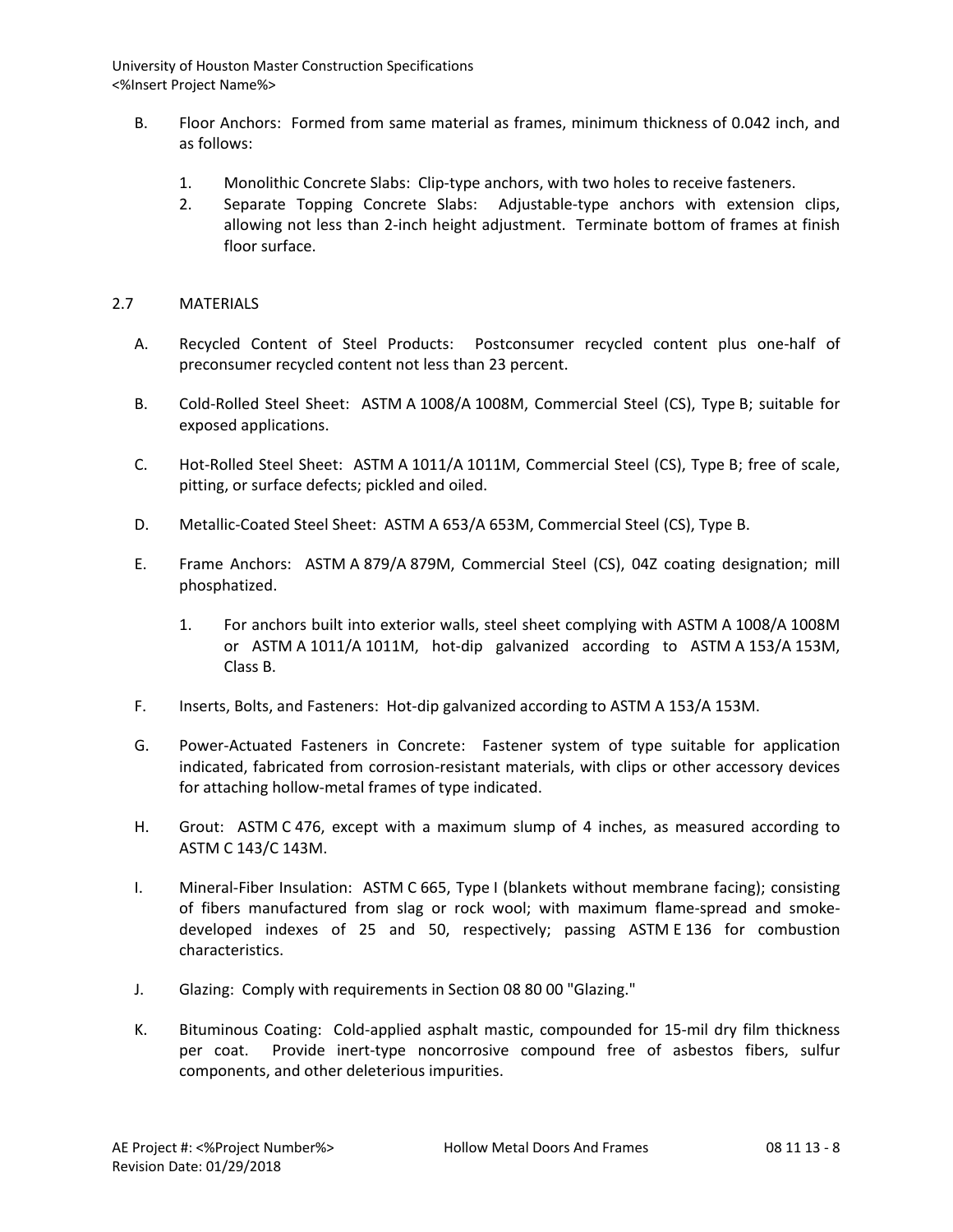# 2.8 FABRICATION

- A. Fabricate hollow-metal work to be rigid and free of defects, warp, or buckle. Accurately form metal to required sizes and profiles, with minimum radius for metal thickness. Where practical, fit and assemble units in manufacturer's plant. To ensure proper assembly at Project site, clearly identify work that cannot be permanently factory assembled before shipment.
- B. Hollow-Metal Doors:
	- 1. Steel-Stiffened Door Cores: Provide minimum thickness 0.026 inch, steel vertical stiffeners of same material as face sheets extending full-door height, with vertical webs spaced not more than 6 inches apart. Spot weld to face sheets no more than 5 inches o.c. Fill spaces between stiffeners with glass- or mineral-fiber insulation.
	- 2. Fire Door Cores: As required to provide fire-protection[ **and temperature-rise**] ratings indicated.
	- 3. Vertical Edges for Single-Acting Doors: [**Bevel edges 1/8 inch in 2 inches**] [**Provide beveled or square edges at manufacturer's discretion**].
	- 4. Top Edge Closures: Close top edges of doors with [**inverted closures**] [**flush closures**] [**inverted closures, except provide flush closures at exterior doors**] of same material as face sheets.
	- 5. Bottom Edge Closures: Close bottom edges of doors[ **where required for attachment of weather stripping**] with end closures or channels of same material as face sheets.
	- 6. Exterior Doors: Provide weep-hole openings in bottoms of exterior doors to permit moisture to escape. Seal joints in top edges of doors against water penetration.
	- 7. Astragals: Provide overlapping astragal on one leaf of pairs of doors where required by NFPA 80 for fire-performance rating or where indicated. Extend minimum 3/4 inch beyond edge of door on which astragal is mounted or as required to comply with published listing of qualified testing agency.
- C. Hollow-Metal Frames: Where frames are fabricated in sections due to shipping or handling limitations, provide alignment plates or angles at each joint, fabricated of same thickness metal as frames.
	- 1. [**Sidelight**] [**and**] [**Transom Bar**] Frames: Provide closed tubular members with no visible face seams or joints, fabricated from same material as door frame. Fasten members at crossings and to jambs by butt welding.
	- 2. Provide countersunk, flat- or oval-head exposed screws and bolts for exposed fasteners unless otherwise indicated.
	- 3. Grout Guards: Weld guards to frame at back of hardware mortises in frames to be grouted.
	- 4. Floor Anchors: Weld anchors to bottoms of jambs with at least four spot welds per anchor; however, for slip-on drywall frames, provide anchor clips or countersunk holes at bottoms of jambs.
	- 5. Jamb Anchors: Provide number and spacing of anchors as follows:
		- a. Masonry Type: Locate anchors not more than 16 inches from top and bottom of frame. Space anchors not more than 32 inches o.c., to match coursing, and as follows: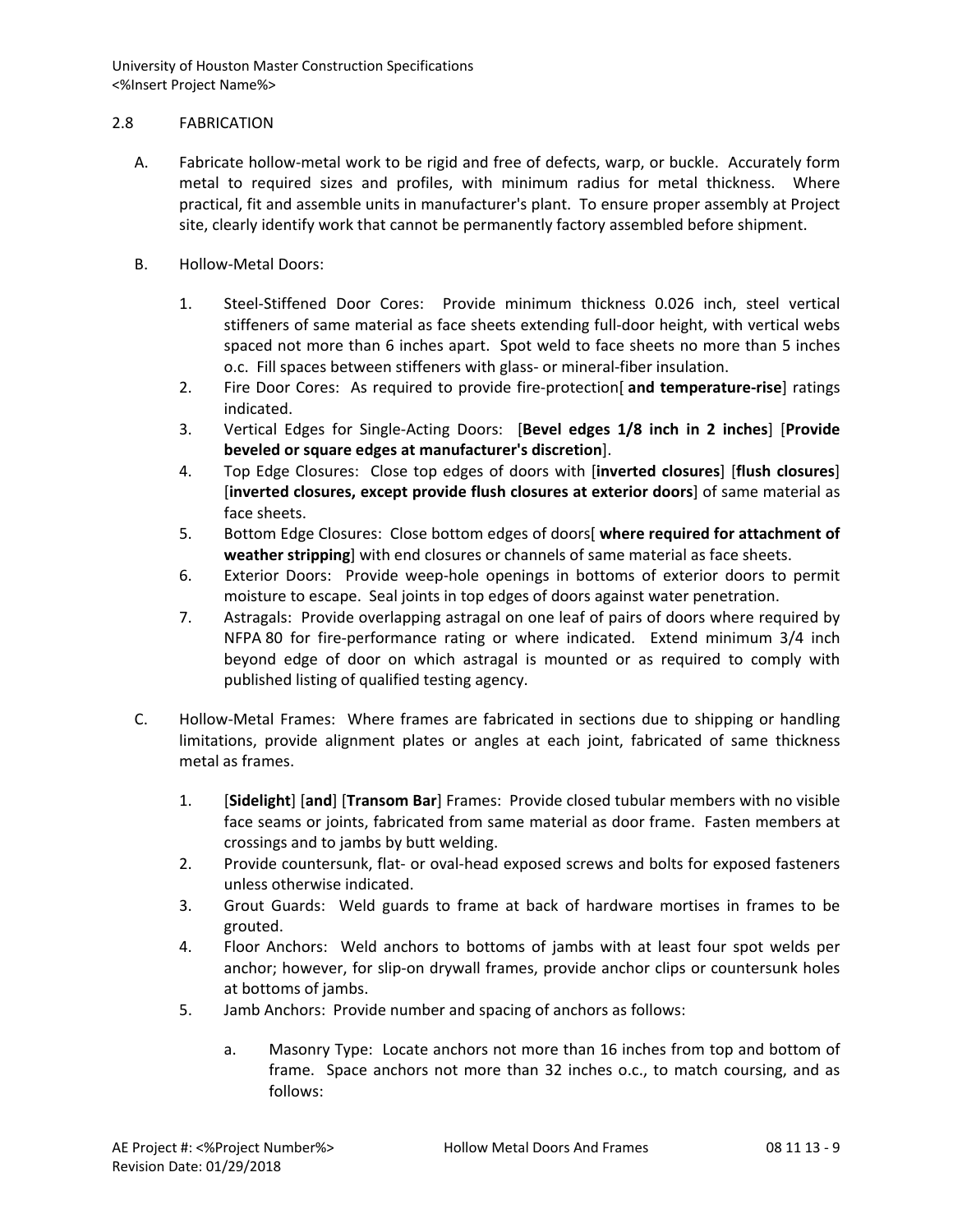- 1) Two anchors per jamb up to 60 inches high.
- 2) Three anchors per jamb from 60 to 90 inches high.
- 3) Four anchors per jamb from 90 to 120 inches high.
- 4) Four anchors per jamb plus one additional anchor per jamb for each 24 inches or fraction thereof above 120 inches high.
- b. Stud-Wall Type: Locate anchors not more than 18 inches from top and bottom of frame. Space anchors not more than 32 inches o.c. and as follows:
	- 1) Three anchors per jamb up to 60 inches high.
	- 2) Four anchors per jamb from 60 to 90 inches high.
	- 3) Five anchors per jamb from 90 to 96 inches high.
	- 4) Five anchors per jamb plus one additional anchor per jamb for each 24 inches or fraction thereof above 96 inches high.
- c. Compression Type: Not less than two anchors in each frame.
- d. Postinstalled Expansion Type: Locate anchors not more than 6 inches from top and bottom of frame. Space anchors not more than 26 inches o.c.
- 6. Head Anchors: Two anchors per head for frames more than 42 inches wide and mounted in metal-stud partitions.
- 7. Door Silencers: Except on weather-stripped frames, drill stops to receive door silencers as follows. Keep holes clear during construction.
	- a. Single-Door Frames: Drill stop in strike jamb to receive three door silencers.
	- b. Double-Door Frames: Drill stop in head jamb to receive two door silencers.
- 8. Terminated Stops: Terminate stops [**6 inches**] <**Insert dimension**> above finish floor with a [**45**] [**90**]-degree angle cut, and close open end of stop with steel sheet closure. Cover opening in extension of frame with welded-steel filler plate, with welds ground smooth and flush with frame.
- D. Fabricate concealed stiffeners and edge channels from either cold- or hot-rolled steel sheet.
- E. Hardware Preparation: Factory prepare hollow-metal work to receive templated mortised hardware; include cutouts, reinforcement, mortising, drilling, and tapping according to SDI A250.6, the Door Hardware Schedule, and templates.
	- 1. Reinforce doors and frames to receive nontemplated, mortised, and surface-mounted door hardware.
	- 2. Comply with applicable requirements in SDI A250.6 and BHMA A156.115 for preparation of hollow-metal work for hardware.
- F. Stops and Moldings: Provide stops and moldings around glazed lites and louvers where indicated. Form corners of stops and moldings with [**butted**] [**or**] [**mitered**] hairline joints.
	- 1. Single Glazed Lites: Provide fixed stops and moldings welded on secure side of hollowmetal work.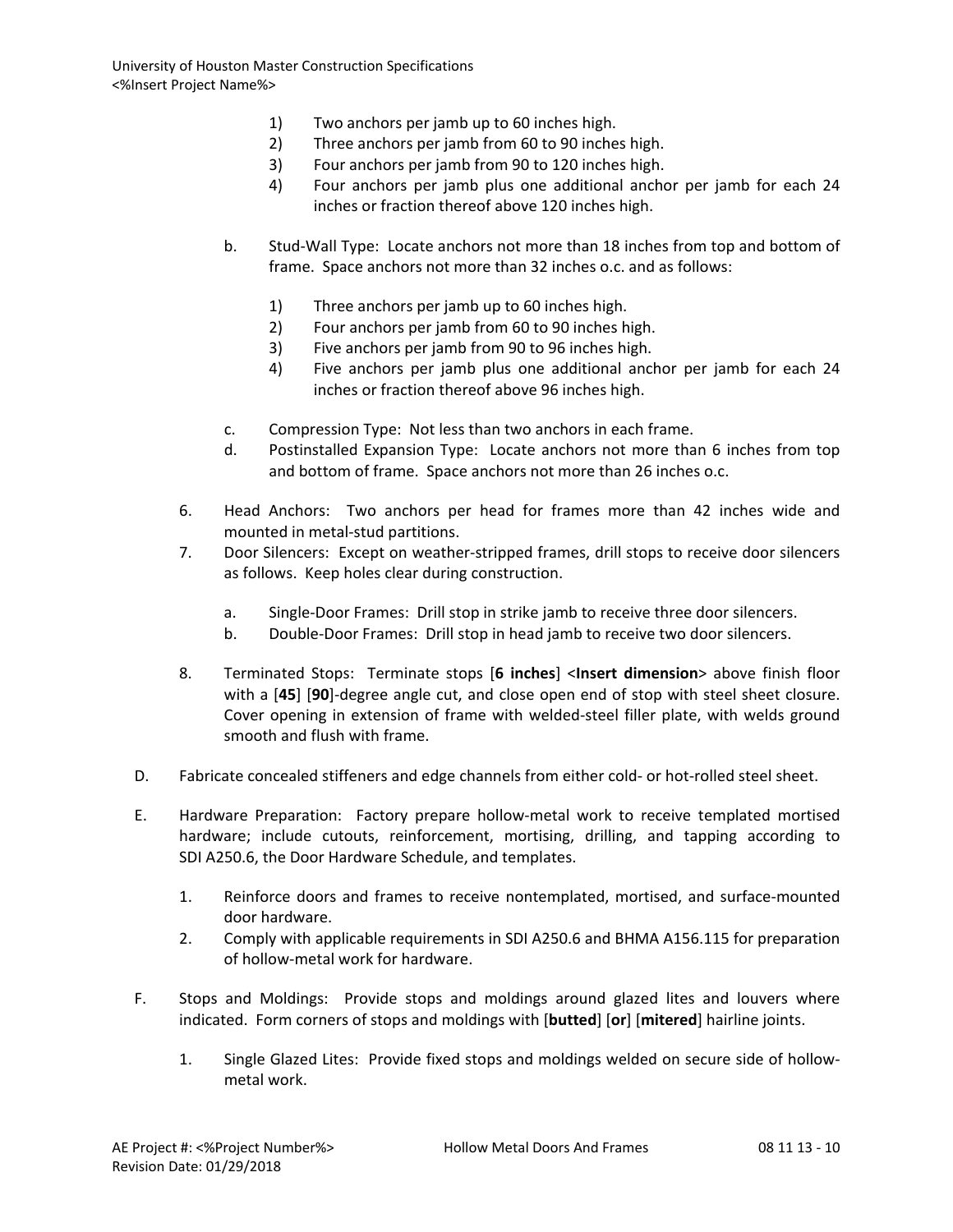- 2. Multiple Glazed Lites: Provide fixed and removable stops and moldings so that each glazed lite is capable of being removed independently.
- 3. Provide fixed frame moldings on outside of exterior and on secure side of interior doors and frames.
- 4. Provide loose stops and moldings on inside of hollow-metal work.
- 5. Coordinate rabbet width between fixed and removable stops with glazing and installation types indicated.

# 2.9 STEEL FINISHES

- A. Prime Finish: Clean, pretreat, and apply manufacturer's standard primer.
	- 1. Shop Primer: Manufacturer's standard, fast-curing, lead- and chromate-free primer complying with SDI A250.10; recommended by primer manufacturer for substrate; compatible with substrate and field-applied coatings despite prolonged exposure.
- B. Factory Finish: Clean, pretreat, and apply manufacturer's standard two-coat, baked-on finish consisting of prime coat and thermosetting topcoat, complying with SDI A250.3.
	- 1. Color and Gloss: [**As indicated by manufacturer's designations**] [**Match Architect's sample**] [**As selected by Architect from manufacturer's full range**] <**Insert color and gloss**>.

# 2.10 ACCESSORIES

- A. Louvers: Provide louvers for interior doors, where indicated, which comply with SDI 111C, with blades or baffles formed of 0.020-inch- thick, cold-rolled steel sheet set into 0.032-inchthick steel frame.
	- 1. Sightproof Louver: Stationary louvers constructed with inverted-V or inverted-Y blades.
	- 2. Lightproof Louver: Stationary louvers constructed with baffles to prevent light from passing from one side to the other.
	- 3. Fire-Rated Automatic Louvers: Louvers constructed with movable blades closed by actuating fusible link, and listed and labeled for use in fire-rated door assemblies of type and fire-resistance rating indicated by same qualified testing and inspecting agency that established fire-resistance rating of door assembly.
- B. Mullions and Transom Bars: Join to adjacent members by welding or rigid mechanical anchors.
- C. Grout Guards: Formed from same material as frames, not less than 0.016 inch thick.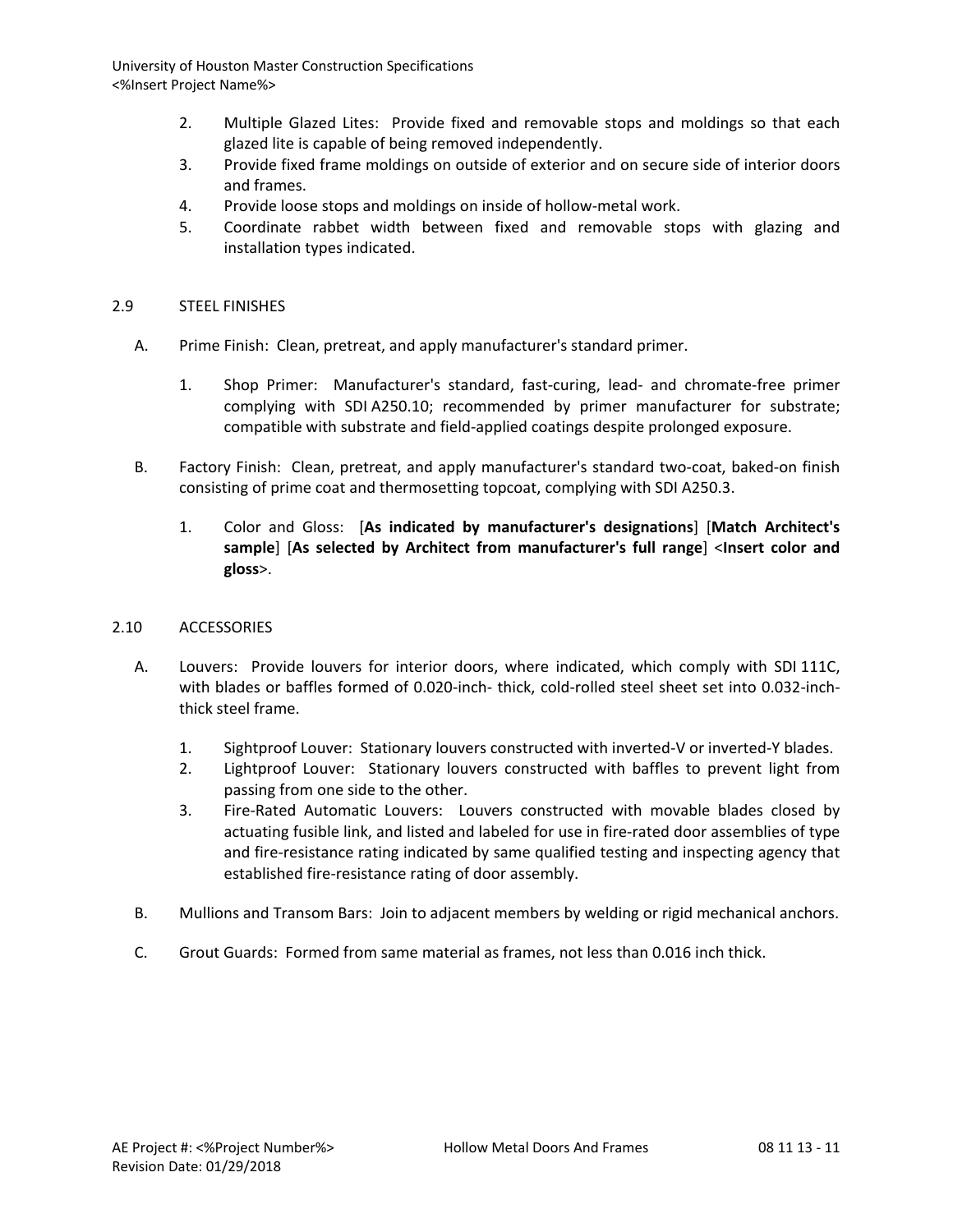### PART 3 - EXECUTION

### 3.1 EXAMINATION

- A. Examine substrates, areas, and conditions, with Installer present, for compliance with requirements for installation tolerances and other conditions affecting performance of the Work.
- B. Examine roughing-in for embedded and built-in anchors to verify actual locations before frame installation.
- C. Prepare written report, endorsed by Installer, listing conditions detrimental to performance of the Work.
- D. Proceed with installation only after unsatisfactory conditions have been corrected.

### 3.2 PREPARATION

- A. Remove welded-in shipping spreaders installed at factory. Restore exposed finish by grinding, filling, and dressing, as required to make repaired area smooth, flush, and invisible on exposed faces.
- B. Drill and tap doors and frames to receive nontemplated, mortised, and surface-mounted door hardware.

### 3.3 INSTALLATION

- A. General: Install hollow-metal work plumb, rigid, properly aligned, and securely fastened in place. Comply with Drawings and manufacturer's written instructions.
- B. Hollow-Metal Frames: Install hollow-metal frames of size and profile indicated. Comply with SDI A250.11 or NAAMM-HMMA 840 as required by standards specified.
	- 1. Set frames accurately in position; plumbed, aligned, and braced securely until permanent anchors are set. After wall construction is complete, remove temporary braces, leaving surfaces smooth and undamaged.
		- a. At fire-rated openings, install frames according to NFPA 80.
		- b. Where frames are fabricated in sections because of shipping or handling limitations, field splice at approved locations by welding face joint continuously; grind, fill, dress, and make splice smooth, flush, and invisible on exposed faces.
		- c. Install frames with removable stops located on secure side of opening.
		- d. Install door silencers in frames before grouting.
		- e. Remove temporary braces necessary for installation only after frames have been properly set and secured.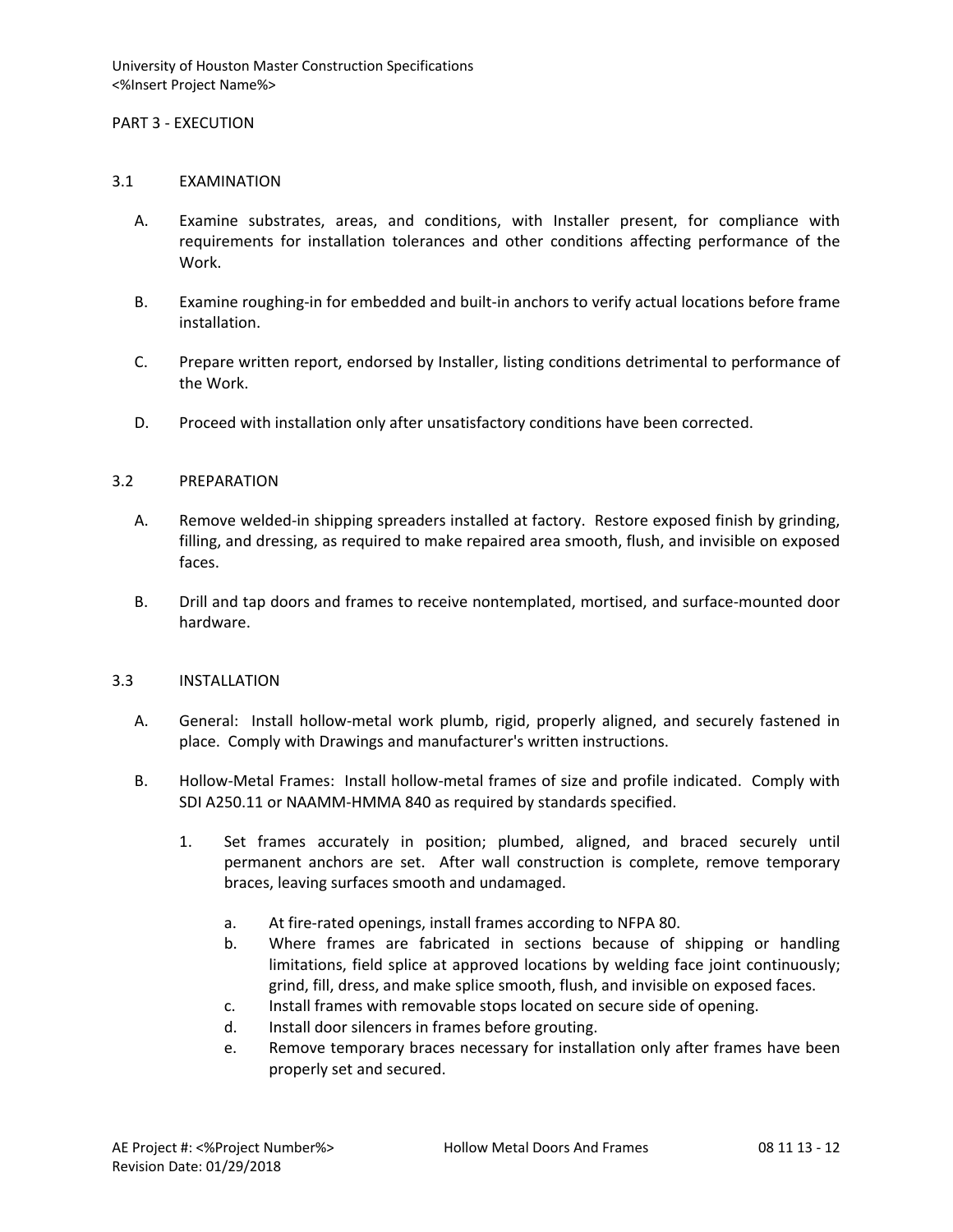- f. Check plumb, square, and twist of frames as walls are constructed. Shim as necessary to comply with installation tolerances.
- g. Field apply bituminous coating to backs of frames that will be filled with grout containing antifreezing agents.
- 2. Floor Anchors: Provide floor anchors for each jamb and mullion that extends to floor, and secure with postinstalled expansion anchors.
	- a. Floor anchors may be set with power-actuated fasteners instead of postinstalled expansion anchors if so indicated and approved on Shop Drawings.
- 3. Metal-Stud Partitions: Solidly pack mineral-fiber insulation inside frames.
- 4. Masonry Walls: Coordinate installation of frames to allow for solidly filling space between frames and masonry with grout.
- 5. Concrete Walls: Solidly fill space between frames and concrete with mineral-fiber insulation.
- 6. In-Place Concrete or Masonry Construction: Secure frames in place with postinstalled expansion anchors. Countersink anchors, and fill and make smooth, flush, and invisible on exposed faces.
- 7. In-Place Metal or Wood-Stud Partitions: Secure slip-on drywall frames in place according to manufacturer's written instructions.
- 8. Installation Tolerances: Adjust hollow-metal door frames for squareness, alignment, twist, and plumb to the following tolerances:
	- a. Squareness: Plus or minus 1/16 inch, measured at door rabbet on a line 90 degrees from jamb perpendicular to frame head.
	- b. Alignment: Plus or minus 1/16 inch, measured at jambs on a horizontal line parallel to plane of wall.
	- c. Twist: Plus or minus 1/16 inch, measured at opposite face corners of jambs on parallel lines, and perpendicular to plane of wall.
	- d. Plumbness: Plus or minus 1/16 inch, measured at jambs at floor.
- C. Hollow-Metal Doors: Fit hollow-metal doors accurately in frames, within clearances specified below. Shim as necessary.
	- 1. Non-Fire-Rated Steel Doors:
		- a. Between Door and Frame Jambs and Head: 1/8 inch plus or minus 1/32 inch.
		- b. Between Edges of Pairs of Doors: 1/8 inch to 1/4 inch plus or minus 1/32 inch.
		- c. At Bottom of Door: [**3/4 inch**] [**5/8 inch**] plus or minus 1/32 inch.
		- d. Between Door Face and Stop: 1/16 inch to 1/8 inch plus or minus 1/32 inch.
	- 2. Fire-Rated Doors: Install doors with clearances according to NFPA 80.
	- 3. Smoke-Control Doors: Install doors and gaskets according to NFPA 105.
- D. Glazing: Comply with installation requirements in Section 08 80 00 "Glazing" and with hollowmetal manufacturer's written instructions.